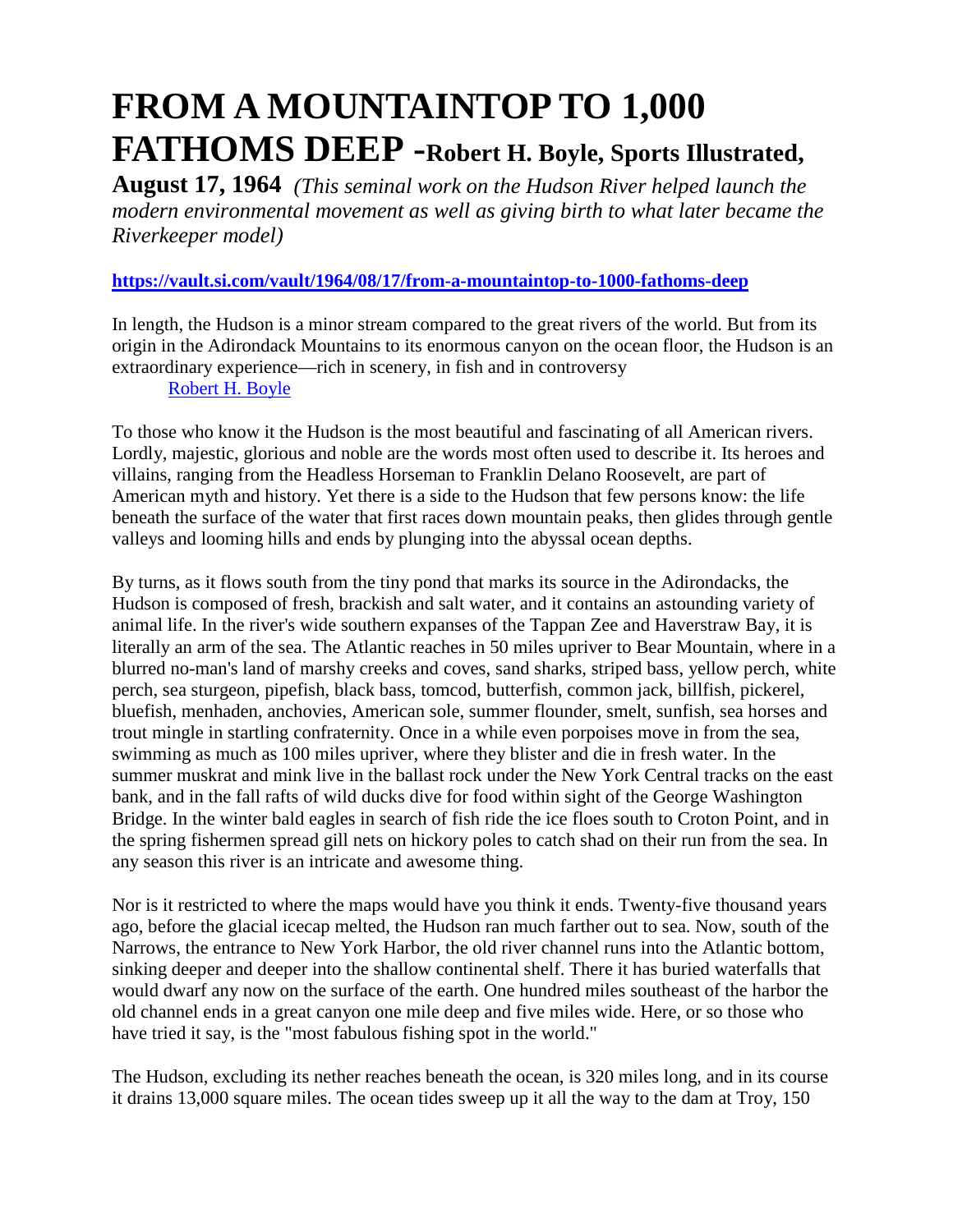miles north. At the Narrows and at Troy, the average range between high and low tide is four and a half feet. Much of the river is surprisingly shallow. In Haverstraw Bay, where the river is almost four miles wide, the bottom is for the most part only eight or 10 feet down. It is a soft, gray, mucky clay, and in some places is extraordinarily thick. The engineers who built the Catskill reservoir aqueduct had to dig down 1,100 feet to reach bedrock before they could tunnel under the river.

The downstream flow is 135,000 gallons per second. But besides this normal flow, there is yet another force at work: a large subsurface current set in motion by the rising tide. The current sinks because it is composed of sea water, which is heavier than the fresh water coming downstream, and when the current is running strong it pumps five gallons of water up the Hudson for every one gallon that the river sends down. After burrowing north for 40 miles, the current surfaces, joins the normal downstream flow and goes out to sea again. So complex and deceptive is this current that it flowed undiscovered until 1958.

The source of the Hudson is a two-acre spring-fed pond named Lake Tear of the Clouds, 4,300 feet up on the southwest slope of Mount Marcy, which is the highest point in New York state. Descending from the Adirondacks, the Hudson splashes through forests of spruce, hemlock and pine. More than 1,200 lakes and ponds drain into the river. The headwaters average 60 inches of precipitation a year, 20 inches more than the rest of the river valley gets, but the branches of the trees slow the melting of the snow and the roots retard runoff. The Hudson almost never floods. Through these upper reaches beavers work along the banks of the tributary streams, and whitetailed deer are abundant. Black bear, which have been known to exceed 600 pounds, are so common as to be a nuisance to summer campers. There are fishers, a very large and relatively rare member of the weasel family, and bobcats, and once in a while a lynx wanders south from Canada. There may even be a mountain lion or two. Sporadically, there are reports of gray wolves, but these are coy dogs, a cross between a coyote and a dog gone wild. A genuine wolf has not been seen since 1912. The last elk was shot in 1942, and the moose disappeared back in the 1860s. In 1951 a moose showed up on a golf course near Troy, then galloped off to parts unknown. The guess was that it had not come down from the Adirondacks but somehow had straggled across the country from northern New Hampshire or Maine.

In the 1920s and '30s the State of New York Conservation Department conducted biological surveys of all the watersheds in the state. Three volumes dealt with the Hudson, and they contain detailed papers on the aquatic plants, plankton, insects and fishes of the region. Every pond or stream feeding into the river was noted and numbered, and many were examined closely. Lake Tear of the Clouds itself was found to have no fish at all. Some biologists believe that trout were planted in other remote ponds and lakes in the area by ducks and geese that accidentally picked up the adhesive eggs on their legs. Farther down, the Hudson has native brook trout. Some of the feeder streams have so many, in fact, that the fish are stunted because of overpopulation. The trout in the river itself are mostly browns. The brown trout were imported from Germany and Scotland in the 1880s when the brook trout began to die after deforestation caused the water temperature to rise.

In Thirteenth Lake, which drains into the Hudson, the Conservation Department has stocked Sam Browns, a cross between a female brown trout and a male Atlantic salmon, but so far none has been seen in the river. Whether or not the Hudson itself ever was an Atlantic salmon river is a matter of dispute. The consensus now is that the river was south of the salmon range and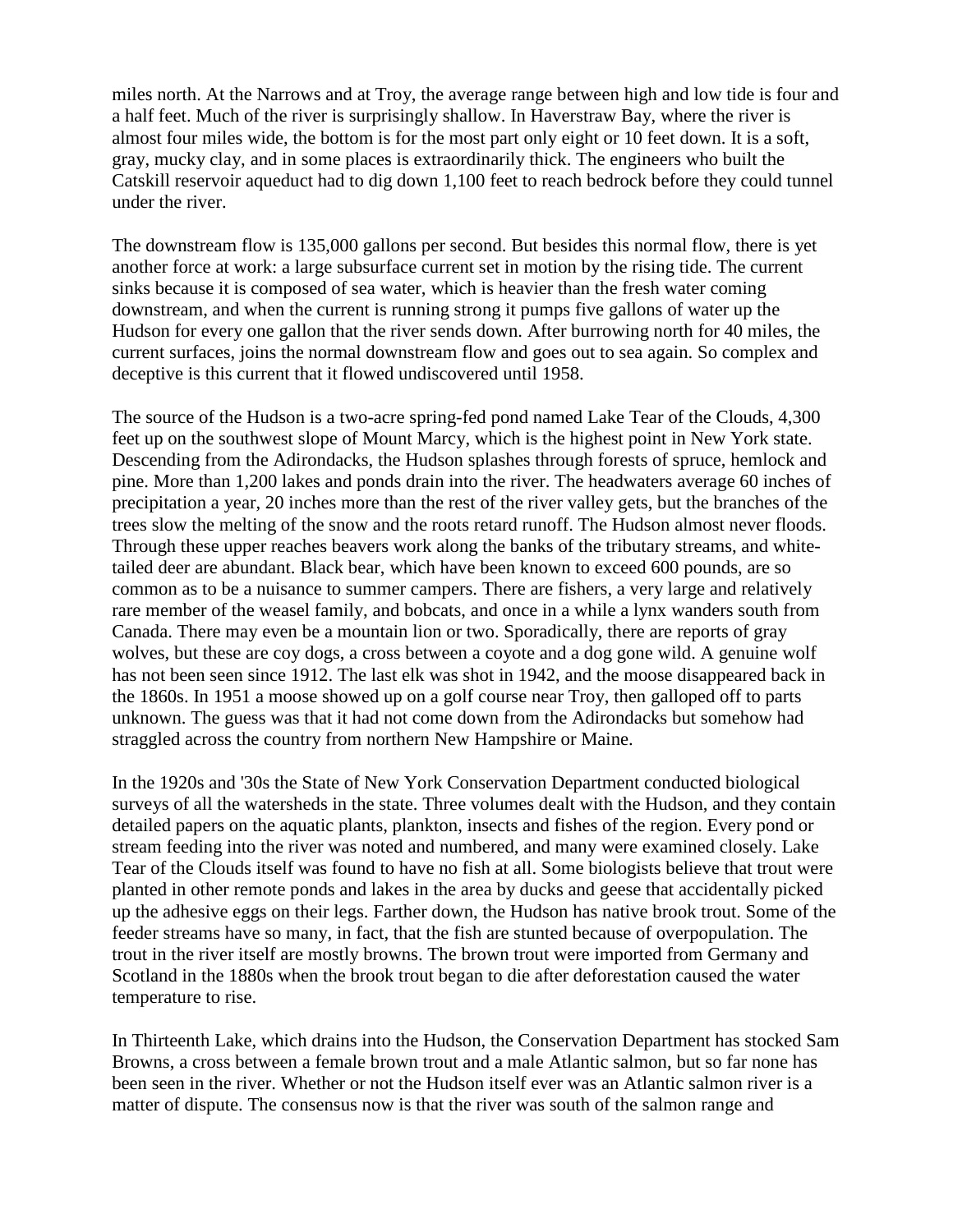probably had only a few strays. The Hudson is too warm and too slow to attract salmon in any number. Between 1873 and 1882 the Fish Commission of New York planted several hundred thousand young salmon for stocking in the river, and the results were not cheering. Few were ever seen again, though in 1930 an angler reported catching a 15-pounder in the river near Kingston. In all probability it was a stray. (Then again, an angler never knows what he may catch in the Hudson. In the summer of 1932 a fisherman said he caught a barn-door skate near Albany.)

By the time the Hudson reaches Warrensburg in the foothills of the Adirondacks, it has descended more than 3,000 feet in 70 miles. The temperature of the water has risen so that only a few brown trout linger—they can withstand higher temperatures than the brook—and "warm water" fish, such as northern pike, pickerel, black bass and sunfish, are numerous. The bass are essentially intruders; they are native to the Midwest and the Great Lakes and entered the Hudson only upon completion of the Erie Canal in 1825.

At Glens Falls and Fort Edward raw sewage pours into the river, and the mills and factories add their wastes. Dams and locks choke the flow and turn the river into a chain of sluggish lakes. By the time the Mohawk, an "open sewer" according to innumerable state reports, joins the Hudson and the river passes over the Troy dam, it has become highly polluted. Nonetheless, there are fish, including striped bass and shad, that nudge against the dam. But a short way south Albany adds its sewage, and the filth is too much: the river dies. For 10 miles there is a fishless stretch of water. In place of fish are the strange creatures that biologists call "index organisms" because they are the telltale signs of gross pollution. There are sludge worms, which dwell upright in the mud in stationary tubes, half burrow, half chimney. Pale red in color and 2,000 to the square foot, they carpet the bottom. There are leeches, rattail maggots, the larvae of syrphus flies, which as adults are bright and handsome insects that look like bees and wasps and feed on the nectar of flowers. In warm weather methane gas bubbles the size of grape-fruit rise to the surface. The stench is overpowering. The Hudson is so awesomely foul here that it is a source of wonder to sanitary engineers, and in the trade they speak of the place, almost fondly, as "the Albany pool." When the upriver runoff slows in the summer, the pool is at its worst. There is little current to thrust the pool downstream, and on those rare occasions when it does stir, the rising tide from the sea pushes it back up toward the dam.

The Water Resources Commission of New York has made plans to clean the pool. In the late 1950s the state made extensive surveys of every watershed, building on what the biologists had done in their 1930 surveys. Every tributary and pond draining into the Hudson, every sewer outlet and industry pouring wastes into the river was studied, noted and numbered. The Albany pool has been given a "C" classification, which means that it should be fit for fishing. "It's a goal," says George E. Burdick, a Conservation Department biologist, in wistful tones. "It took us generations to contaminate the river this much, and we can't expect to rectify the conditions overnight. But, barring repeal of the law, it will be done."

South of Albany to Poughkeepsie, the Hudson flows through gently rolling country. Midway, the looming mass of the Catskills suddenly thrusts up from the tableland, some 30 miles back from the river. At a distance the mountains are mysterious; up close they are enchanting, their sides cut with sharp cliffs, waterfalls and rushing streams. Three hundred and fifty million years ago the sea covered the land where the Catskills are now. Then the sea retreated, and the rushing waters carved into the rising mountains, exposing the mollusks embedded in their flanks.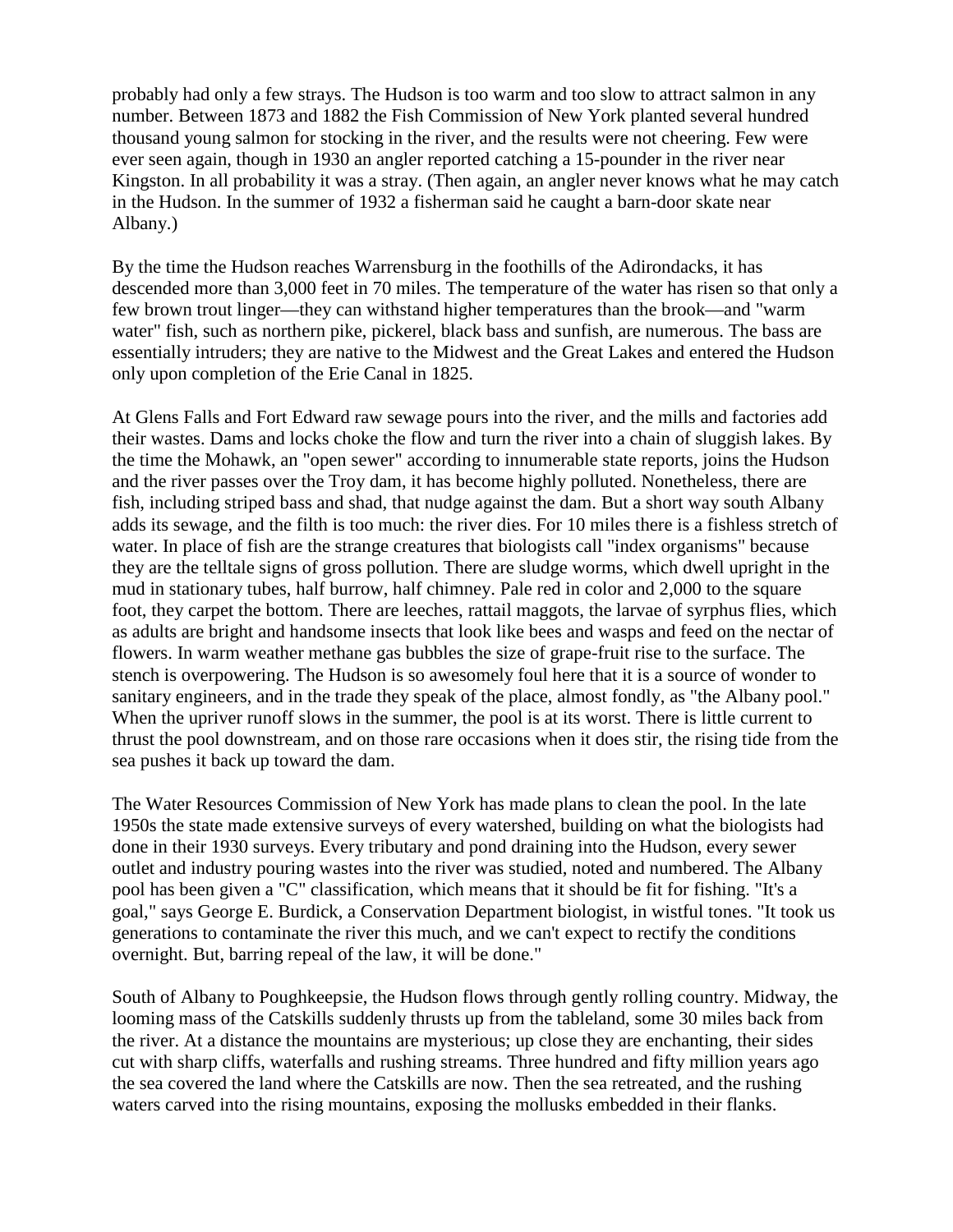The west bank villages are hard put. "For Sale" signs are everywhere. During the 19th century these river towns prospered from shipbuilding, brickmaking and ice-cutting. Ice from the Hudson was shipped as far as the West Indies; now the icehouses, stacked from floor to ceiling with trays, are used for growing mushrooms. Should supply exceed demand, a slight draft over the trays will slow production satisfactorily.

Although the Hudson is off the Atlantic flyway, hunters in the upriver towns like to gun for ducks. However, ducks are scarce in the river flats north of Stockport. The Army Corps of Engineers is dredging a 32-foot channel to Albany for tankers and freighters, and the silt is dumped in the flats. "I hate to do it," a dredgeman says. "I'm a hunter myself, but you can't fight the government."

On the east bank, from Rhinecliff to Hyde Park, are the estates of Millionaires' Row. Some of the houses are still in private hands; others have been taken over by religious orders and the state and federal governments.

This far below Albany the river water has become, with time and proper treatment, fit to drink. The Hudson is Poughkeepsie's reservoir. The colonic bacteria from the Albany pool have died off, and the oxygen content has risen greatly. Fish abound, particularly giant carp that weigh up to 30 or 40 pounds. Goldfish weighing as much as a pound may sometimes be seen schooling with them. The carp arc the pigs of the river, roiling the bottom for decaying matter and making it difficult for bass and other game fish to sight their prey. (Carp were introduced into this country from France in 1831 by a Mr. Henry Robinson of Newburgh, who bred them in ponds and released them annually into the Hudson a dozen or two at a time. Robinson was later pleased to write that his fish were doing well in the river.)

To most persons the Hudson Highlands are the most spectacular part of the river. Storm King Mountain guards the northern approach, Dunderberg, Bear Mountain and Anthony's Nose the southern. At present, conservationists are fighting the Consolidated Edison Company, which wants to build a hydroelectric station at the foot of Storm King. The company also plans to build a reservoir southwest of the 1,355-foot-high mountain. Water would be pumped up from the river, and when power was needed would be released to pour down inside the mountain to turn generators. The power would be sent south by 20 miles of high-tension wires cutting through the Highlands and the hills of northern Westchester. Valley conservationists do not feel warmly toward Con Ed. Only a year or so ago, the company's atomic power plant at Indian Point, 10 miles south of Storm King, killed striped bass and other fish by the ton when they swam up a canal only to be blasted by high-pressure water jets. Until proper screening was installed, a truck used to take the fish to garbage dumps to rot.

West Point lies in the middle of the Highlands. From mid-May to mid-June this area is the center of the Hudson's striped bass spawning grounds. Here the river is at its deepest, 202 feet. The striper eggs weigh more than water, but the current keeps them afloat so the sun can warm them. After hatching, the fry generally move south to Haverstraw Bay, where they feed in the marshes of Croton Point. In the spring, about the time the dogwood is in bloom, the striper fishing off Croton Point can be superb. According to Howard Powley, a watch repairman in Croton, this is the one place in the river where the stripers will take artificial lures. Usually the fish weigh from three to seven pounds, but they are there in numbers. Croton is said to be Indian for striped bass. Ordinarily, Powley does not go as far as the point to fish. At lunchtime he walks across Route 9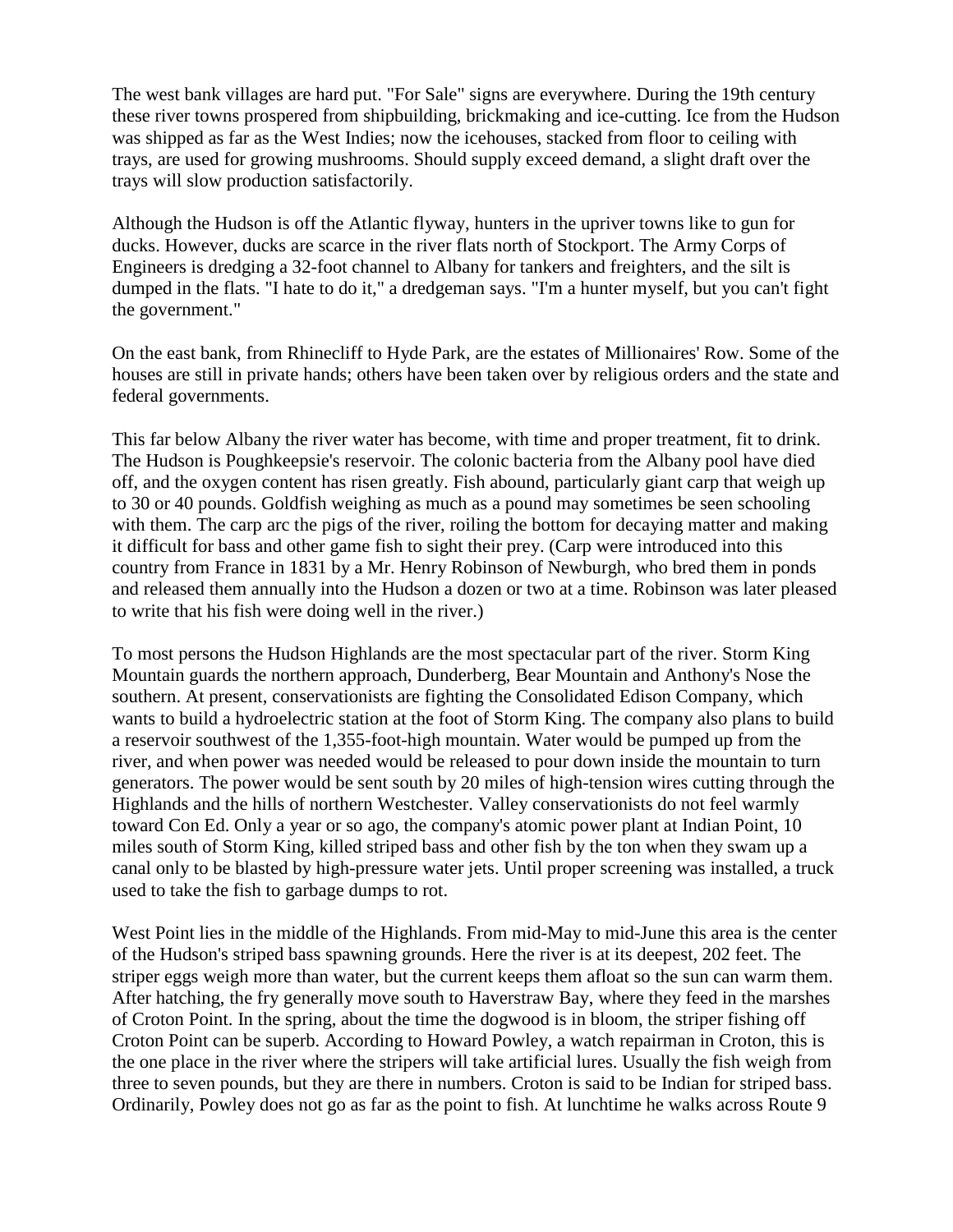in front of his shop, goes up the footbridge over the Central tracks and fishes from the breakwater near Croton station. Last year he took a 17-pounder on a bloodworm, and this year, the day after he had extolled the fishing to a friend, his daughter caught a 10-pounder off the rocks that look toward High Tor, the peak across the river at Haverstraw.

Commercial fishermen get stripers here, too, some of which go up to 40 or 50 pounds. They are unmarketable because they taste of the oil released in the river by ships. The netters either throw the fish back, where they die from torn gills, or take them home and soak the fillets in brine overnight to wash out the oil. The big stripers frequent the old oyster beds in the Hudson, where they nose about for marine worms, herring and other succulents. The muck in the bed of the main channel offers little food, but the marshes are glutted with riches. There are blue crabs that scuttle up past the harbor from the sea, snails that huddle on stones between the tide levels and barnacles that lie on their backs and kick food into their mouths with their feet. The barnacles are hermaphroditic, and when they are not clustered close together they fertilize themselves, perhaps accounting for their scientific name, Balanus improvisus. There is a species of isopod, Cyathura carinata—a cousin of the sow bugs that are found on land under rocks—that burrows into the muck. Sturgeon feed upon them. In Haverstraw Bay there are both salt- and fresh-water shrimp and prawns. The fish feast on all. "The lower Hudson compares favorably with the richest lakes," a biologist once noted.

At one time the oyster beds in the river ran from Peekskill to the Narrows, a distance of 50 miles. In places the shells of the old beds are 10 to 14 feet thick, and archaeologists excavating Indian sites on Croton Point have found shells in camps that were 6,000 years old, the oldest findings of their kind in the eastern U.S. In the early 1950s, Long Island oystermen, led by Butler Flower of Bayville, leased 5,000 acres of river bottom in the Tappan Zee and Haverstraw Bay from the state. The spawning beds in the Sound inexplicably had become unproductive, and the river offered a likely alternative. Mature oysters were sown, and their spawn—known as sprats—"set," or took, on bits and pieces of the old shells. After a year the young oysters were pumped up from the river and transplanted to "growing" grounds in the Sound. After two years there they were transferred to "fattening" grounds near Bayville on the north shore of Long Island. The Hudson oysters "fattened up" well, Flower says, but then in the spring of 1957 "there was a lot of snow up the river, and a slug of fresh water came down and killed practically everything off." Flower has since planted some more mature oysters in the river, but so far their sprats have not set.

Most of the commercial fishermen on the Hudson work only in the spring, when the shad are running. But Jimmy Mowbray of Peekskill works all year round—on a part-time basis. Jimmy lives on Annsville Creek, which flows into the river. Outside his house, a red-and-white bungalow just off Route 9, is a sign saying "LIVE BAIT WORMS." Jimmy is 26, 6 feet tall and wears glasses. For two years he pitched minor league ball for the Phillies. One of his roommates was Art Mahaffey. When Jimmy's arm went bad after relieving in 11 straight games for Tiffin, Ga. he came back home to fill an opening in the electricians' union. The Mowbrays have always fished the river. Jimmy's great grandfather used to net sea sturgeon in the days when they were so plentiful they were known as Albany beef and brought 6¢ a pound. Once Jimmy's Uncle Ed, who lives up in back, helped to net a sturgeon that was so big he was unable to land it. The fish seemed almost as long as the 15-foot skiff he was in. Now and then shad fishermen will find a sturgeon. In 1953 a 251½-pounder was caught below West Point. It was eight feet long and had a girth of three and a half feet. Most shad nets are not strong enough to hold sturgeon, which in the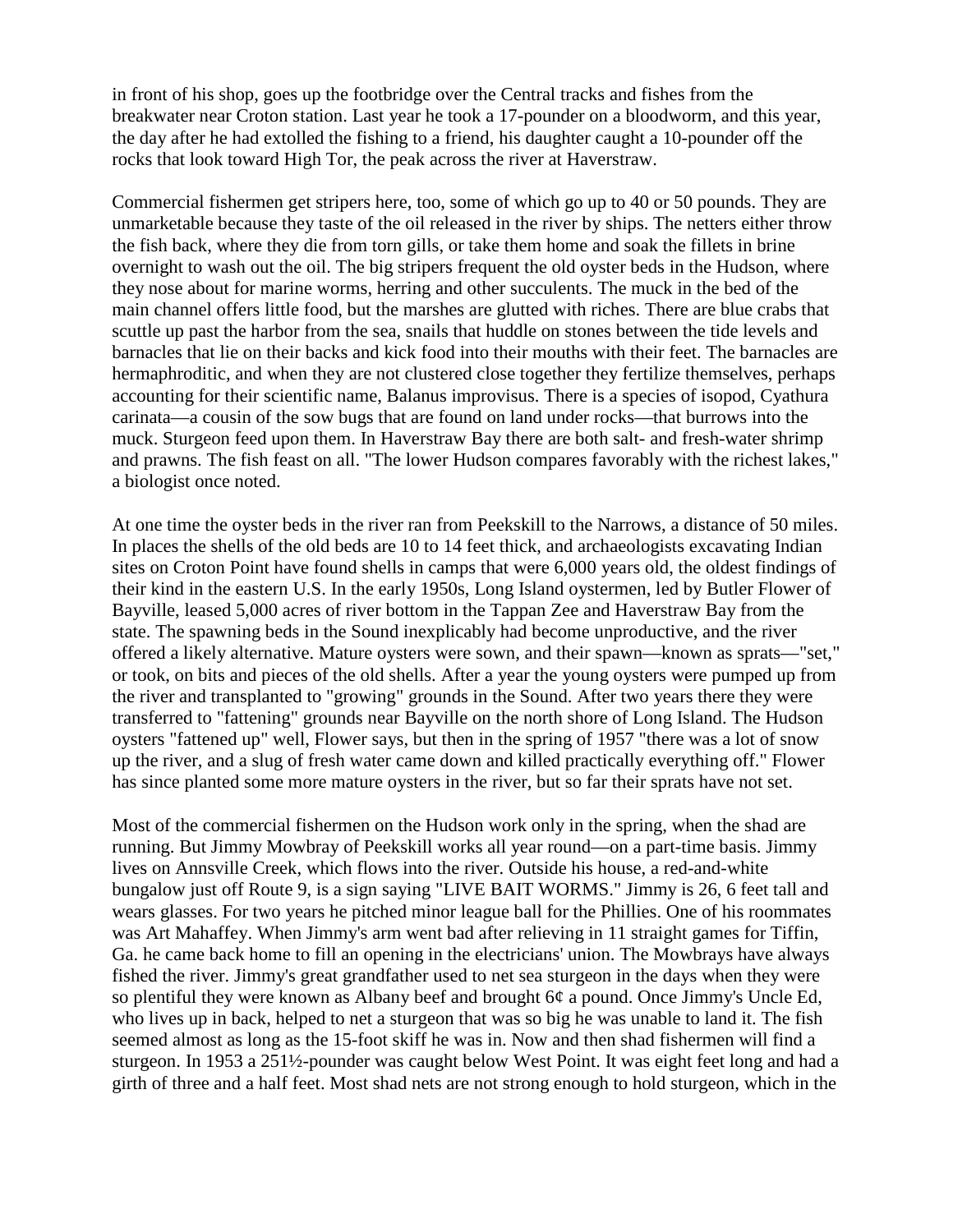Hudson have been known to top 400 or 500 pounds. Sometimes fishermen will find huge holes in their nets, torn by sturgeon that rip through like torpedoes.

The Mowbrays used to net for the Fulton Fish Market. Nowadays Jimmy catches eels up to four feet long and stores them in boxes in Annsville Creek. He sells them to local Italians, who like to eat them on feast days. Most of Jimmy's business is done in baitfish. The river is aswarm with killifish, a very hardy minnow that ranges from half an inch to four inches long. They flock into the coves and inlets to feed on mosquito and midge larvae, and Jimmy scoops them up in a seine. He keeps a stock of 40,000 in boxes next to the eels out in the creek, and he puts 2,000 of them in two bathtubs in his cellar for ready sale. He gets  $35¢$  a dozen.

In the spring Jimmy sets fyke nets in the creek mouths to catch fish for stocking ponds. He leaves the nets in the water for two or three days, and when he goes back they are so full he cannot lift them. He shovels the fish out into 50-gallon cans. There are white perch, black bass, catfish that go up to six or seven pounds, pickerel that go up to three, small stripers, an occasional rainbow or brown trout (that the law makes him throw back), rock bass, sunnies, crappies, carp, suckers and big shiners. One customer, a lawyer in Croton whom Jimmy liked, wanted a pond stocked. Jimmy gave him the works: 700 pounds of fish.

During the winter the river freezes over, and Jimmy sets a trap line in the marshes. Most of the time he catches muskrats. He gives the carcasses to friends for eating and cures the skins in the cellar. They fetch \$1.25 apiece from a wholesaler in Poughkeepsie. Four or five years ago, before American furriers started buying from the Russians, the price was \$4. Occasionally Jimmy gets a mink, which brings \$7, and up the creeks he gets beavers, which sell for the same price. He strikes it rich on otters. A good male sells for \$20.

Hudson River life is free-spirited around Croton Point, where you can catch almost any kind of fish, but 25 miles downstream Thomas R. Glenn Jr. is at his busiest catching something different—polluters. Mr. Glenn, the director and chief engineer of the Interstate Sanitation Commission in New York City, is a tall, heavy-set Texan who is blunt and direct. "Some sanitary engineers prefer high-sounding terms like 'wastes,' " he says. "I say garbage." Established by the States of New York, New Jersey and Connecticut, the ISC has jurisdiction over the waters of the greater harbor area east to New Haven and Fire Island inlet, south to Sandy Hook and north to the Bear Mountain Bridge.

The main problem in the lower Hudson is the 175 million gallons of raw sewage that the West Side of Manhattan pours into the river every day. It issues from skyscrapers, apartment houses, gas stations, nightclubs, stores, theaters, restaurants, tenements, factories and hospitals. It floats down the drains that gird the city streets and empties into the river, where the tides and currents rock it back and forth between the Narrows and Croton Point. The majority of New Yorkers are unaware of this phenomenon that commands almost as many awed students of sewage as the Albany pool. One scientist told a fascinated gathering that the river was "one of the most astonishing of the natural agencies for the disposal of sewage that I know of," and Earle B. Phelps, professor emeritus of sanitary science at Columbia, has written, semijocularly, in his otherwise serious and scholarly treatise, Stream Sanitation: "Often homeward bound commuters, crowded on the front end of a [Staten Island] ferry boat on a hot summer evening, enjoy the light spray of salt water carried aboard by the wind as the bow of the boat hits the passing waves. This is surely a situation where ignorance is bliss." This year, Glenn says, New York City is going to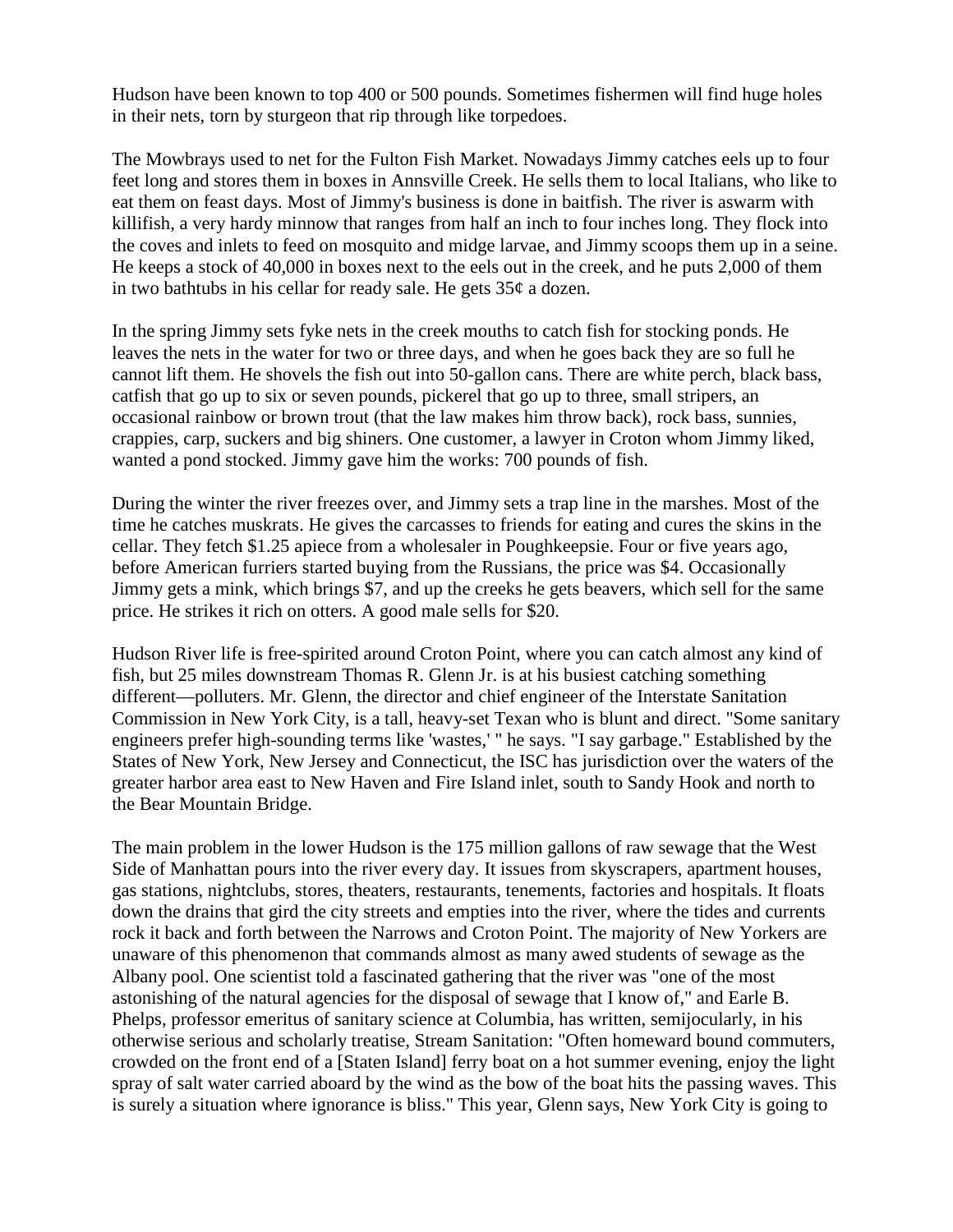start construction of a \$60 million secondary sewage treatment plant for the city's West Side. When the plant is finished along about 1968, it will be able to process a minimum of 220 million gallons of raw sewage a day, which will be good news for ferryboat riders.

Elsewhere in the greater harbor area, the ISC has made violators cease fouling waters. All in all, the ISC has been successful in more than 50 major cases. The commission has five inspectors, too few to police the area thoroughly, so in 1963 the commission installed an automatic robot monitor in the Arthur Kill, a waterway between Staten Island and New Jersey. The kill is lined with heavy industry, and it is a busier ship passage than the Panama Canal. The monitor checks the water every eight minutes. A thermometer takes the temperature, and analyzers in the device sample the pH (the relative acidity and alkalinity) and the dissolved chlorides and oxygen content. Telemetry sends the readings directly to the ISC office at Columbus Circle, where they are recorded on a graph. "When we put it in, we didn't tell anyone about it," Glenn recalls. "We used to come back to the office late at night or on weekends and watch the graph. We could see the polluting start. No one thought we'd know, but we did, down to the exact time, and after a warning the offending companies cut it out." The monitor has been so successful that Glenn is hopeful of installing more. "I am," he says, "very optimistic about the Hudson. It's just a matter of time before the river is cleaned up. I only wish it could be sooner."

Out beyond the Narrows and the Lower Bay, where the Ambrose Lightship rides, the Hudson no longer needs Mr. Glenn. It purifies itself by disappearing into the sea. The ancient channel of the river carves through the continental shelf until, 100 miles away, its canyon plunges more than 1,000 fathoms down to meet the ocean floor. The canyon, or the gorge, as it is sometimes called, lies to the south of the shipping lanes, and for most of the year few men visit it. The distant bottom is marked only by blips on echo sounders, and the water, reflecting the vast depths, is vivid indigo.

The canyon was largely unexplored until 1928, when William Beebe, the oceanographer and director of the Department of Tropical Research of the New York Zoological Society, chanced to visit it briefly. "I had to spend most of the summer of 1928 in New York City," he later wrote in the society's Bulletin, "and yet I longed to be exploring on the edge of known things. How could I manage both at once? There came to mind a cartoon in which Skippy and his small friend stand for a long time gazing out to sea. Throughout three layers of cartoon strips not a word passed between the two urchins. At last, without turning his head, Skippy said, 'You know, that's only the top of it.' That cartoon set me thinking, and brought to mind the Hudson Gorge, silent, black, cold,—with its sunken vastness filled with unknown forms of life."

With the help of L.F.V. Drake, president of the Salvage Process Corporation, Beebe borrowed a tug, the Wheeler, and set course for the canyon. There the surface water temperature was 68°, while 3,000 feet down it was 40° and at the bottom 31°. A special winch lowered weighted silk nets half a mile as the Wheeler crawled along at two knots. At a wave of Beebe's hand the winch began to reel in, and finally the nets came aboard, dripping and bulging with "pink treasure, glittering and gleaming, trembling with strange vitality, every spoonful a cosmos of hundreds of living beings." The fish were so cold they were almost painful for Beebe to touch, and among them were several that hitherto had been found only in such places as the Gulf of Guinea off the west coast of Africa, Panama and the Pacific. Two species were completely unknown. One, a deep-water relative of the herring, Beebe named Bathytroctes drakei, in honor of the helpful Mr. Drake; the other, a small, transparent, ribless, balloon-skinned creature related to the angler-fish,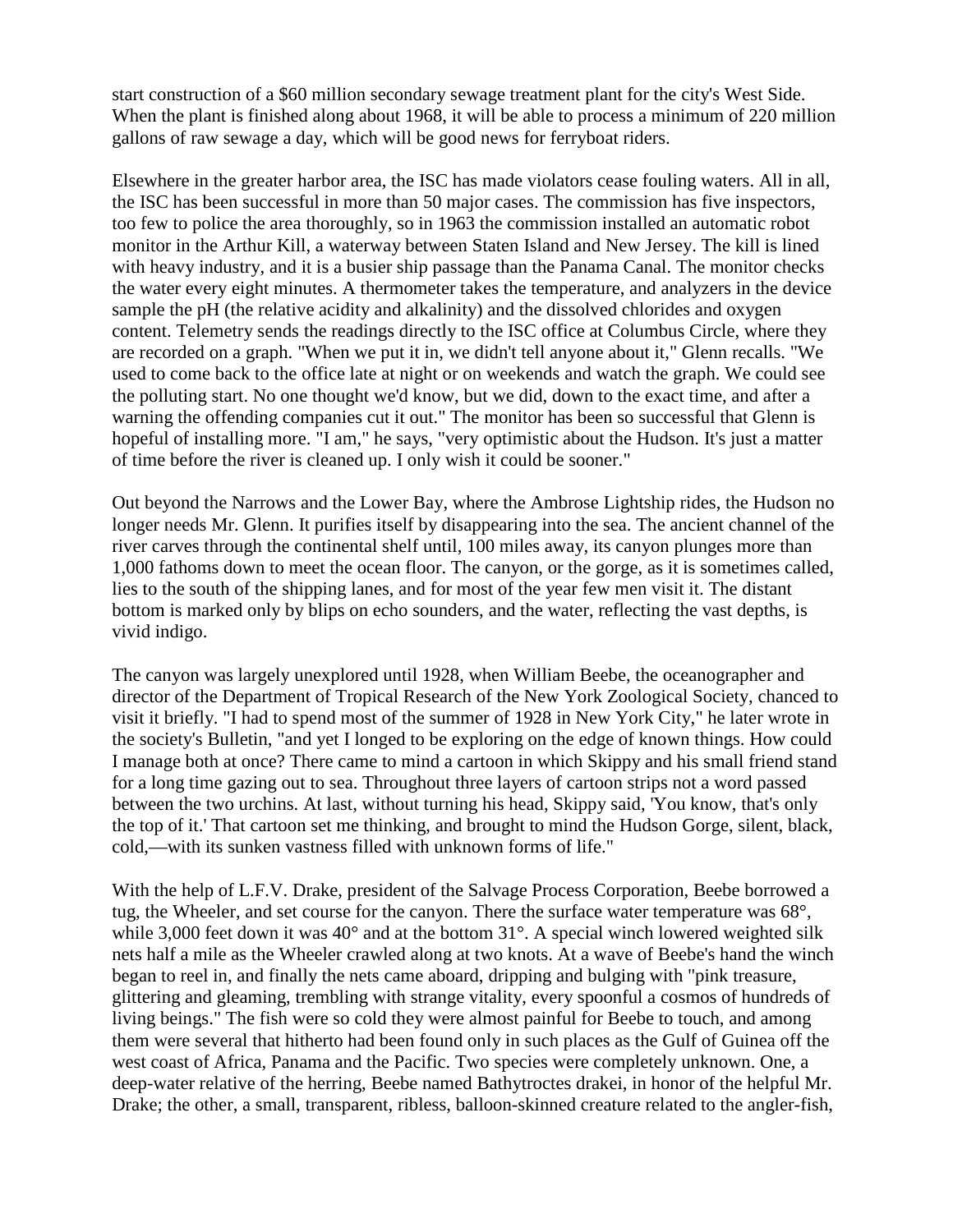he called Haplophryne hudsonius, for the canyon. All told, Beebe spent only two days at the canyon and he never returned, but he considered his findings so important that he formally named the jaunt aboard the Wheeler the Eleventh Expedition of the Department of Tropical Research of the New York Zoological Society. "Long after the last animal and insect from the heart of Africa and New Guinea have been collected and named and the north and south poles have been crossed and recrossed with tourist planes," Beebe wrote, "strange fish and other creatures will still be brought to light within a day's motor-boat run of New York City."

It was not until some 30 years after Beebe's trip that a different kind of fisherman took a look at the canyon—a sports angler named Finn Haakon Magnus. Magnus is a beefy, inventive Norwegian who came to the U.S. at 17. He is now 56. Fifteen years ago he made a fortune manufacturing plastic harmonicas. He added to his wealth by inventing a small portable plastic organ with numbered keys, which enabled a musical illiterate to play a tune within 10 minutes. Given ample money and time, Magnus decided to turn to the sea. He bought a 40-foot Matthews cruiser and navigational charts. After some study—Magnus is not the sort to do things on impulse—he reasoned that the Hudson Canyon looked promising, and so he lassoed on extra gasoline tanks and embarked to jeers that he was "a crazy Norwegian." What he discovered was some crazy big-game fishing. He soon sold his boat and spent \$100,000 on a new one specially designed to make the long trip from Brielle, N.J. in four and a half hours. The new boat, a 47½ footer named Magnus, is equipped with radar, loran, depth finder, depth thermometer, fish finder, ship-to-shore telephone and a small plastic organ on which Magnus thumps out Home on the Range and You Are My Sunshine during starlit nights over the canyon.

He has found a tremendous variety of life in the canyon: giant leatherback turtles upwards of 1,000 pounds, killer whales, pilot whales, sharks and porpoises that can make the water boil for miles. Most of all, there are big-game fish, some of which are not supposed to be in the area at all. Pacific albacore are so plentiful as to be pests. One day Magnus caught 17 in self-defense. "I didn't want to catch any more," he says. "I wanted to get away from them." There are blue marlin, very rare north of Hatteras, 500-pound bluefin tuna, the yellowfin tuna, a very warmwater fish, and white marlin from 45-90 pounds. Magnus' son, Kenneth, caught a rare bigeye tuna that weighed 245 pounds. There are multitudes of dolphin, bluefish and tilefish. Once Magnus caught two lancet fish in the depths. These are eel-shaped monstrosities with great spiny dorsal fins like sails and alligator mouths with sharp teeth an inch long. "I believe the canyon is the most fabulous fishing spot in the world," Magnus says.

Below the surface the water temperature fluctuates wildly. Within one 500-foot section, Magnus found a difference of 27°. The Gulf Stream flows 150 miles to the east, but there are days, Magnus says, when it veers in toward land. A pale blue, it snakes into the indigo waters of the canyon, and the temperature jumps 10°. It carries small, strange fish by the thousands, and flying fish ordinarily not found north of Florida fill the air with frightened leaps.

After fishing the canyon for five years, Magnus has come up with a theory of his own on fish migration. In essence, he believes that fish do not migrate by instinct or what one might call free will. They move from place to place, he says, because they live in blocks of water that are constantly shifting according to the rhythms of the sea. The fish, in short, are "captives of their environment," and they are wafted into the canyon by forces beyond their control.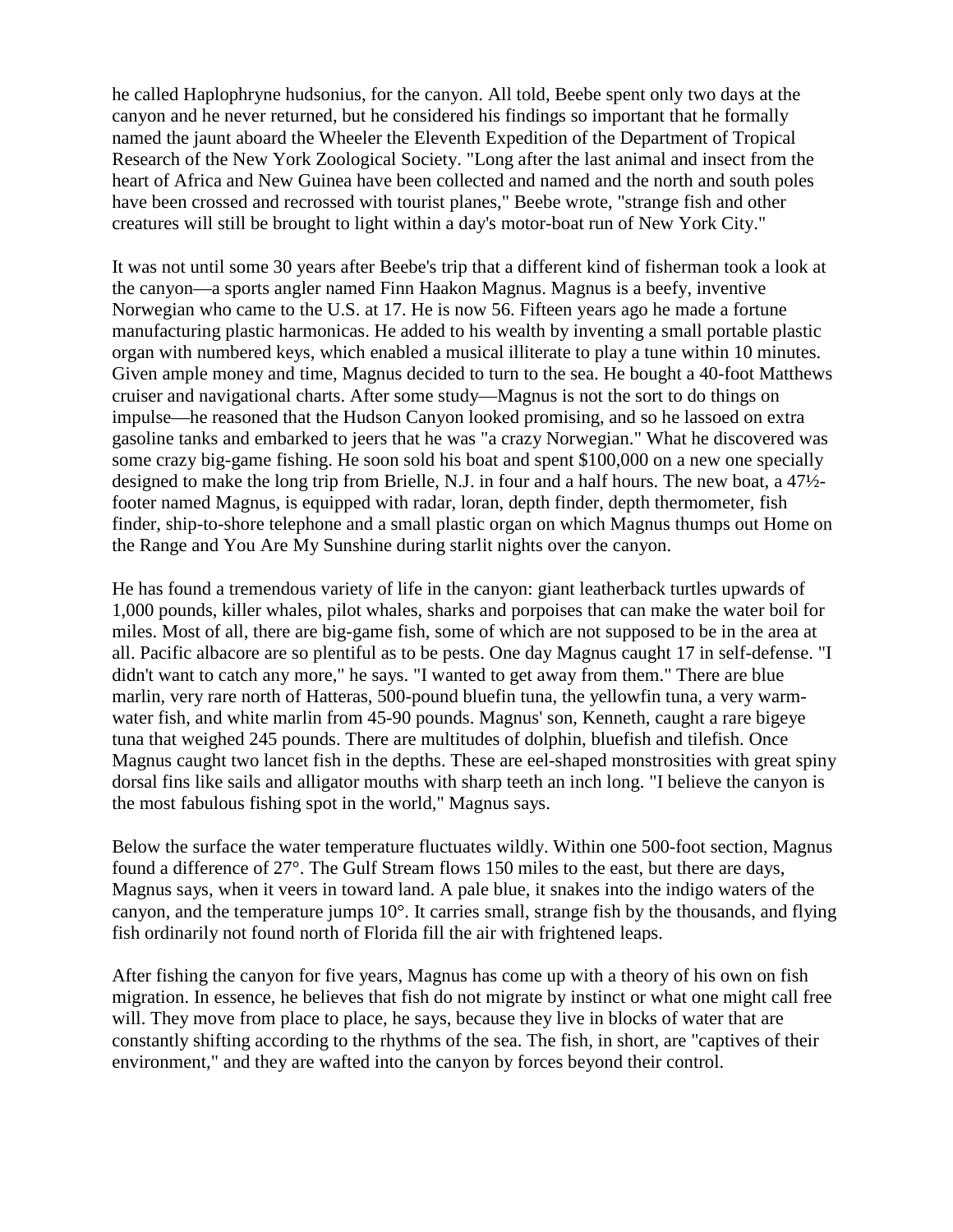Frank Mather III, an associate scientist at the Woods Hole Oceanographic Institution who corresponds with Magnus, says, "We're getting quite excited [about the canyon] at the Institution. There is absolutely no doubt that large predator fish are concentrated in unusually large numbers." Mather, in fact, is so excited that he has asked the National Science Foundation to back extensive studies of the canyon.

Although Magnus spends the summer at sea in splendid isolation, Mather reports that in October and November commercial fishermen, mainly from Nova Scotia, flock to the canyon. "The Canadians," Mather says, "learned about it from the Scandinavians, who accidentally found swordfish while fishing for sharks." The commercial fishermen catch swordfish with hooks, instead of the traditional harpoons. They string long, multihooked lines from floating barrels, and the swordfish either take the motionless bait or are foul-hooked in the attempt. In a good night a single ship may haul in as many as 100, more than a crew used to harpoon in an entire season. Perhaps the scope of the Hudson is best seen by simply comparing its beginning in a fishless mountain pool with its terminus 100 miles at sea where fishing fleets catch swordfish by the thousands.

ILLUSTRATION

## CONTINENTAL SHELF

HUDSON CANYON

Lancet Fish

Killer Whale

Porpoise

AMBROSE LIGHTSHIP

STATEN ISLAND

HAVERSTRAW

WEST POINT

NEWBURGH

White-tailed Deer

KINGSTON

Black Bear

ALBANY

MT. MARCY 5344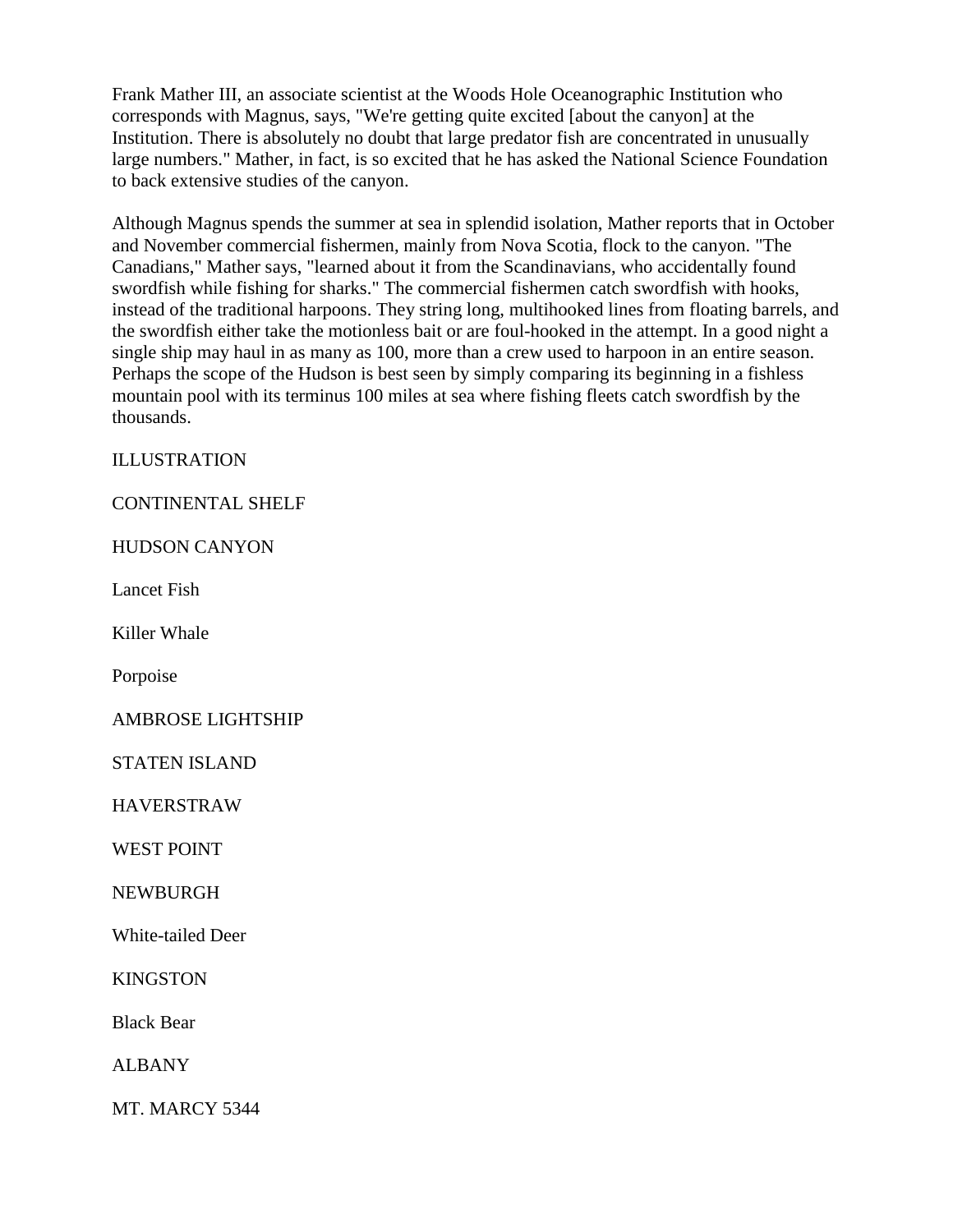# LAKE GEORGE

LAKE CHAMPLAIN

**TROY** 

**HUDSON** 

POUGHKEEPSIE

PEEKSKILL

CROTON POINT

TARRYTOWN

YONKERS

Striped Bass

Blue Crab

LONG ISLAND

HUDSON PALISADES

White Marlin

Leatherback Turtle

Swordfish

PHOTO

A water skier avoids peril of a sunken sailboat in the Hudson north of the Beacon-Newburgh Bridge. Here, more than 100 years ago, trashy carp were first stocked in United States waters.

#### PHOTO

Almost 200 ships, from freighters to troop transports, are in mothballs near Bear Mountain. The government sells four a year as surplus. Average price for a Liberty ship: \$50,000.

#### PHOTO

With catfish, perch, carp and shiners, Jimmy Mowbray rows back to his home on Annsville Creek. Some of these fish were used to stock a pond; others were cut up to use as crab bait.